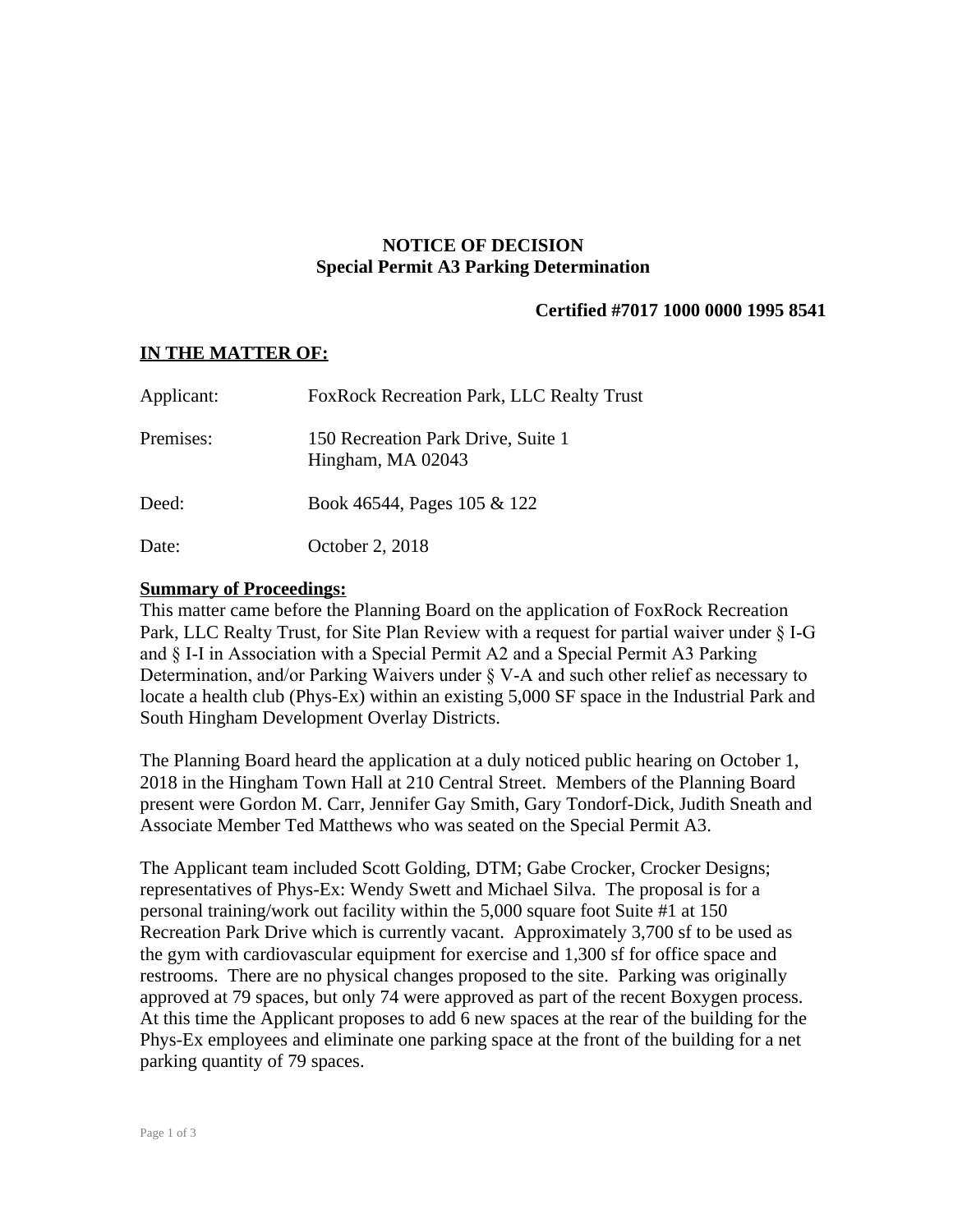Phys-Ex offers individual one on one training with a max of five trainers at a time, and occasionally a group training session with one trainer and not more than 4 clients. There will be a part time receptionist on site also. The Board reviewed the parking table and discussed what the maximum parking demand at the proposed business might be. While the applicant suggested 6 spaces was the appropriate amount of parking the Board found that the five trainers, receptionist, and five individual clients would result in an 11 vehicle parking demand. This use complements the other uses on site, as their classes are not when the other business are busy. The other tenants on site are DTM packing occupying Suites 3, 4, 5  $\&$  7 for 20,000 sf of warehousing with 20 employees and requires 20 spaces, and Boxygen occupies Suite 2 and requires 11 parking spaces. Of the 74 spots available there are typically many unused spaces, and with the addition of 5 more parking spaces there will remain an excess of parking on site with a net parking quantity of 79 spaces.

# **Review Criteria and Findings:**

*a) The parking is sufficient in quantity to meet the needs of the proposed project;*

Yes. The maximum parking capacity proposed for Phys-Ex is 5 trainers, 5 students, and one staff member, therefore 11 spaces has been determined to be the parking requirement.

*b) Pedestrian access and circulation has been provided for;*

Yes. Site is developed.

*c) New driveways have been designed to maximize sightline distances to the greatest extent possible;*

Not applicable. Developed site.

*d) It is impractical to meet these standards and that a waiver of these regulations will not result in or worsen parking and traffic problems on-site or on the surrounding streets, or adversely affect the value of abutting lands and buildings;*

There is no standard in the regulations for Health Club. The Board evaluated the project on its own merits in making the parking determination.

*e) The granting of relief is consistent with the intent of this By-Law and will not increase the likelihood of accident or impair access and circulation.*

Yes. The granting of relief supports the utilization of existing infrastructure at this location where sufficient parking is available to support the proposed use.

# **DECISION AND VOTE:**